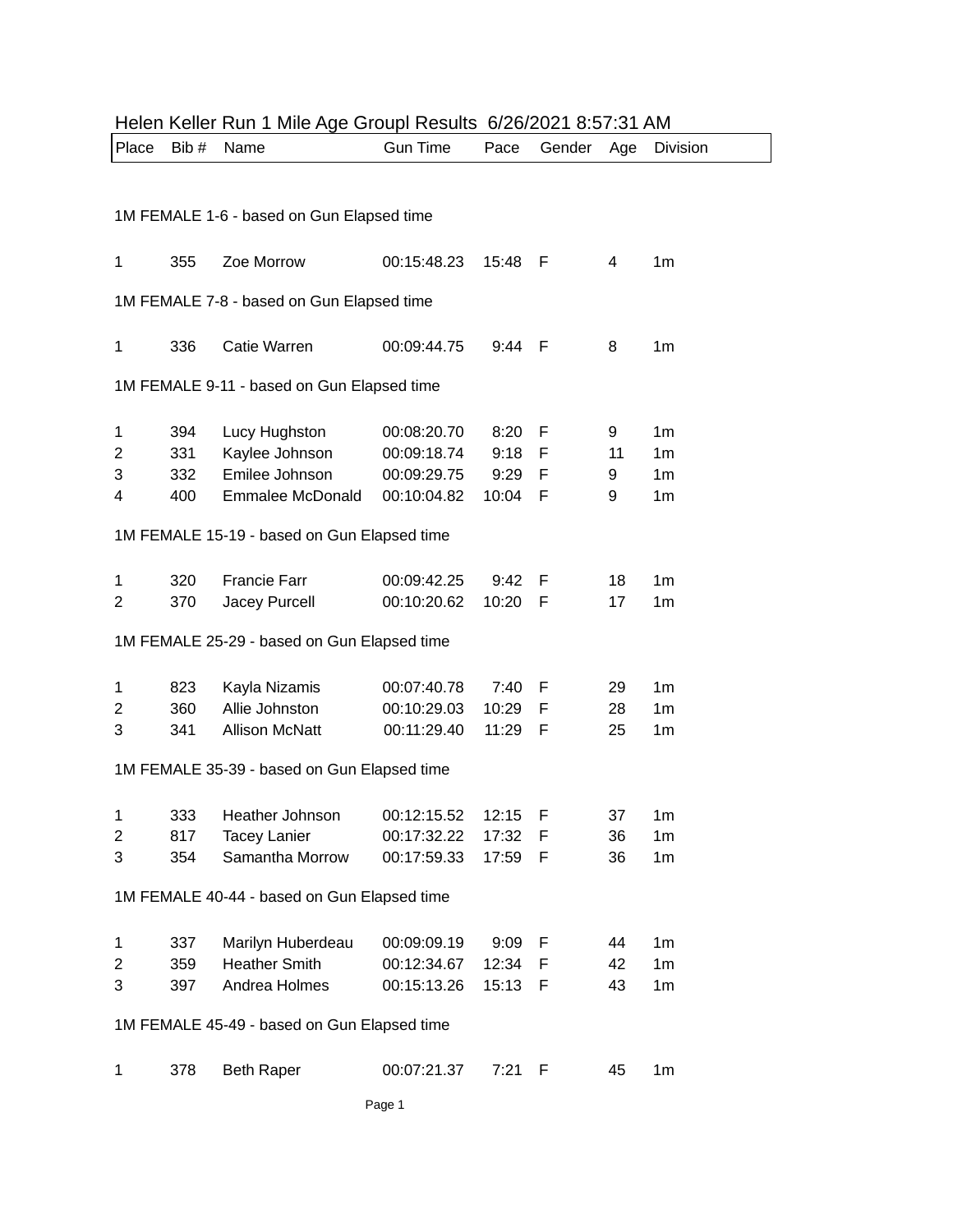| Place                                       | Bib #                                       | <u>FIGIOLI INGILI I INIIIO AYO OTOUPI INCOUND OIZOIZOZ I O.OT.OZ ANN</u><br>Name | <b>Gun Time</b> | Pace    | Gender | Age | Division       |  |  |
|---------------------------------------------|---------------------------------------------|----------------------------------------------------------------------------------|-----------------|---------|--------|-----|----------------|--|--|
| $\overline{2}$                              | 368                                         | Angie Purcell                                                                    | 00:12:57.77     | 12:57   | F      | 47  | 1 <sub>m</sub> |  |  |
| 3                                           | 20                                          | <b>Misty Hall</b>                                                                | 00:16:26.27     | 16:26   | F      | 46  | 1 <sub>m</sub> |  |  |
| 1M FEMALE 50-54 - based on Gun Elapsed time |                                             |                                                                                  |                 |         |        |     |                |  |  |
|                                             |                                             |                                                                                  |                 |         |        |     |                |  |  |
| 1                                           | 366                                         | Kathy Jones                                                                      | 00:09:10.47     | 9:10    | - F    | 52  | 1 <sub>m</sub> |  |  |
|                                             | 1M FEMALE 55-59 - based on Gun Elapsed time |                                                                                  |                 |         |        |     |                |  |  |
| 1                                           | 352                                         | Stephanie Lanier                                                                 | 00:11:44.74     | 11:44 F |        | 55  | 1m             |  |  |
| 1M FEMALE 65+ - based on Gun Elapsed time   |                                             |                                                                                  |                 |         |        |     |                |  |  |
| 1                                           | 396                                         | Elizabeth Brown                                                                  | 00:11:18.17     | 11:18 F |        | 74  | 1 <sub>m</sub> |  |  |
| 2                                           | 340                                         | Nancy McClanahan                                                                 | 00:12:58.77     | 12:58   | F      | 71  | 1 <sub>m</sub> |  |  |
| 3                                           | 357                                         | Mary Gates                                                                       | 00:16:36.63     | 16:36   | F      | 74  | 1 <sub>m</sub> |  |  |
|                                             | 1M MALE 1-6 - based on Gun Elapsed time     |                                                                                  |                 |         |        |     |                |  |  |
| 1                                           | 344                                         | Jaxon McNatt                                                                     | 00:11:25.97     | 11:25   | M      | 4   | 1 <sub>m</sub> |  |  |
| $\overline{c}$                              | 343                                         | <b>Justin McNatt</b>                                                             | 00:16:26.53     | 16:26   | M      | 1   | 1 <sub>m</sub> |  |  |
| 3                                           | 399                                         | Lincoln McKay                                                                    | 00:17:32.76     | 17:32   | M      | 3   | 1 <sub>m</sub> |  |  |
|                                             | 1M MALE 9-11 - based on Gun Elapsed time    |                                                                                  |                 |         |        |     |                |  |  |
| 1                                           | 338                                         | Sam Huberdeau                                                                    | 00:07:15.40     | 7:15    | M      | 11  | 1 <sub>m</sub> |  |  |
| 2                                           | 328                                         | <b>Alistair Holmes</b>                                                           | 00:08:27.20     | 8:27    | M      | 11  | 1 <sub>m</sub> |  |  |
| 3                                           | 329                                         | <b>Barnaby Holmes</b>                                                            | 00:10:04.34     | 10:04   | M      | 9   | 1 <sub>m</sub> |  |  |
| 4                                           | 356                                         | <b>Reece Morrow</b>                                                              | 00:10:46.56     | 10:46   | M      | 9   | 1 <sub>m</sub> |  |  |
| 1M MALE 15-19 - based on Gun Elapsed time   |                                             |                                                                                  |                 |         |        |     |                |  |  |
| 1                                           | 339                                         | Henry Huberdeau                                                                  | 00:06:24.18     |         | 6:24 M | 15  | 1m             |  |  |
| 1M MALE 20-24 - based on Gun Elapsed time   |                                             |                                                                                  |                 |         |        |     |                |  |  |
| 1                                           | 820                                         | <b>Taylor Cooper</b>                                                             | 00:06:08.15     | 6:08    | M      | 22  | 1 <sub>m</sub> |  |  |
| 1M MALE 25-29 - based on Gun Elapsed time   |                                             |                                                                                  |                 |         |        |     |                |  |  |
| 1                                           | 342                                         | Matt McNatt                                                                      | 00:11:25.74     | 11:25   | М      | 26  | 1 <sub>m</sub> |  |  |
| 1M MALE 45-49 - based on Gun Elapsed time   |                                             |                                                                                  |                 |         |        |     |                |  |  |

Helen Keller Run 1 Mile Age Groupl Results 6/26/2021 8:57:32 AM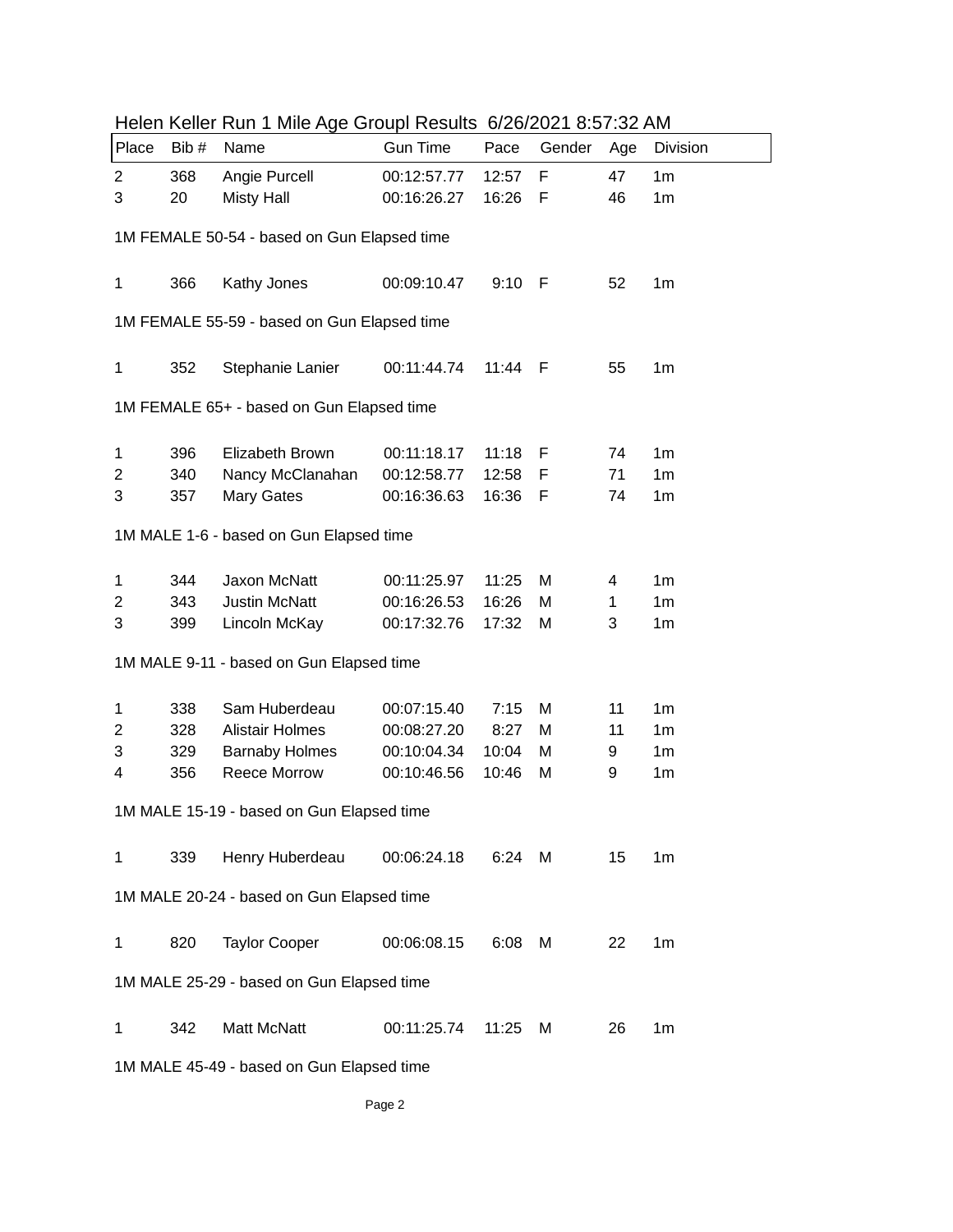| Place                                     | Bib #                                     | Name                 | <b>Gun Time</b> | Pace  | Gender | Age | Division       |  |
|-------------------------------------------|-------------------------------------------|----------------------|-----------------|-------|--------|-----|----------------|--|
|                                           |                                           |                      |                 |       |        |     |                |  |
| 1                                         | 327                                       | Jeffrey Holmes       | 00:07:28.55     | 7:28  | м      | 47  | 1 <sub>m</sub> |  |
| 2                                         | 398                                       | Jeff McDonald        | 00:10:38.09     | 10:38 | м      | 46  | 1 <sub>m</sub> |  |
|                                           | 1M MALE 50-54 - based on Gun Elapsed time |                      |                 |       |        |     |                |  |
| 1                                         | 317                                       | <b>Robert Perdue</b> | 00:05:09.22     | 5:09  | M      | 53  | 1m             |  |
| $\overline{2}$                            | 358                                       | David Smith          | 00:15:40.03     | 15:40 | м      | 53  | 1 <sub>m</sub> |  |
| 1M MALE 55-59 - based on Gun Elapsed time |                                           |                      |                 |       |        |     |                |  |
| 1                                         | 372                                       | <b>Terry Taylor</b>  | 00:07:58.47     | 7:58  | м      | 57  | 1m             |  |
| 1M MALE 60-64 - based on Gun Elapsed time |                                           |                      |                 |       |        |     |                |  |
| 1                                         | 374                                       | <b>Teddy Dale</b>    | 00:07:30.47     | 7:30  | м      | 63  | 1m             |  |
| 1M MALE 65+ - based on Gun Elapsed time   |                                           |                      |                 |       |        |     |                |  |
| 1                                         | 362                                       | Price Lansdell       | 00:08:25.22     | 8:25  | м      | 71  | 1 <sub>m</sub> |  |
| 2                                         | 364                                       | <b>Tommy Stine</b>   | 00:19:58.57     | 19:58 | М      | 76  | 1m             |  |

## Helen Keller Run 1 Mile Age Groupl Results 6/26/2021 8:57:33 AM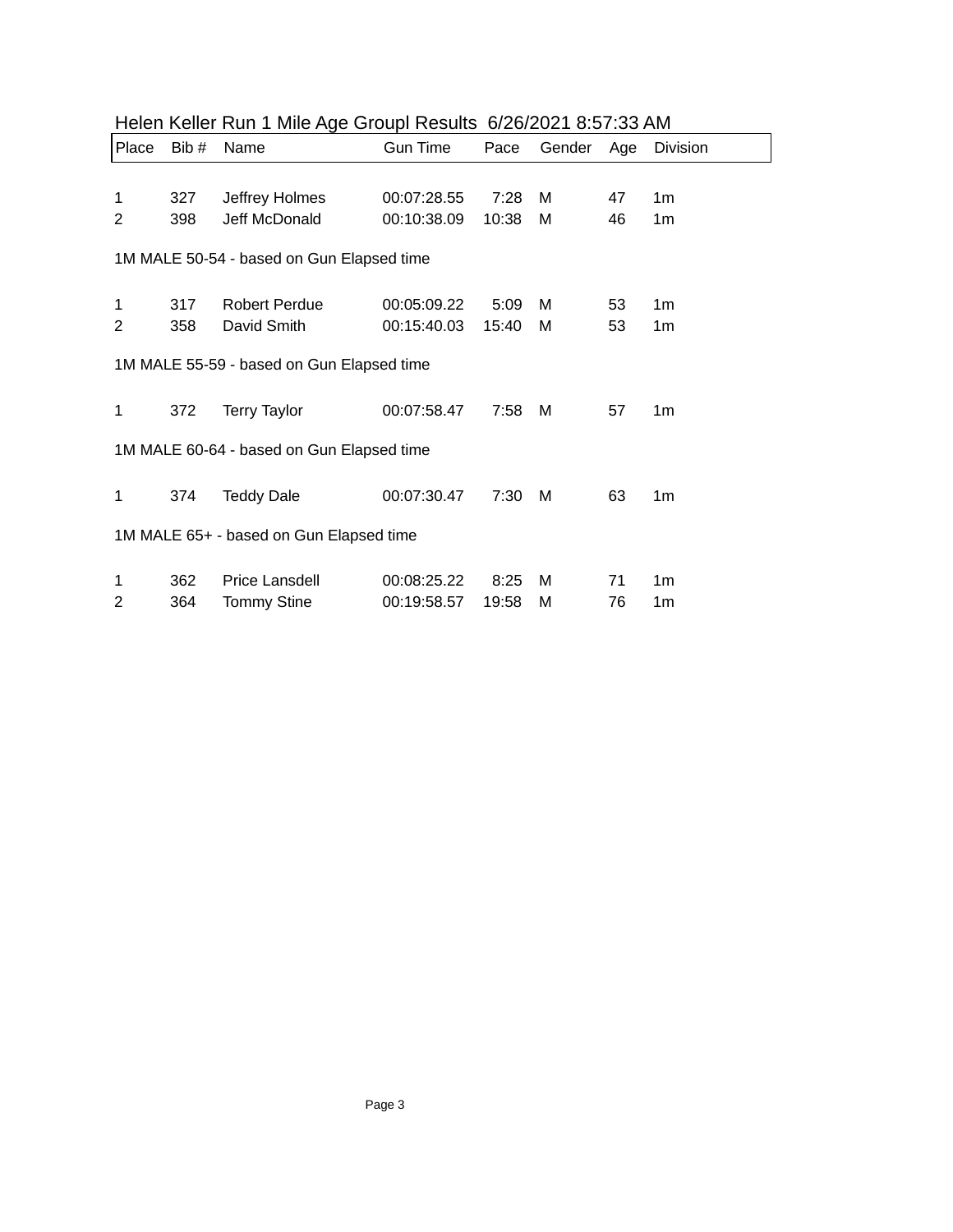## Helen Keller Run 1 Mile Age Groupl Results 6/26/2021 8:57:34 AM

Place Bib # Name **Gun Time** Pace Gender Age Division